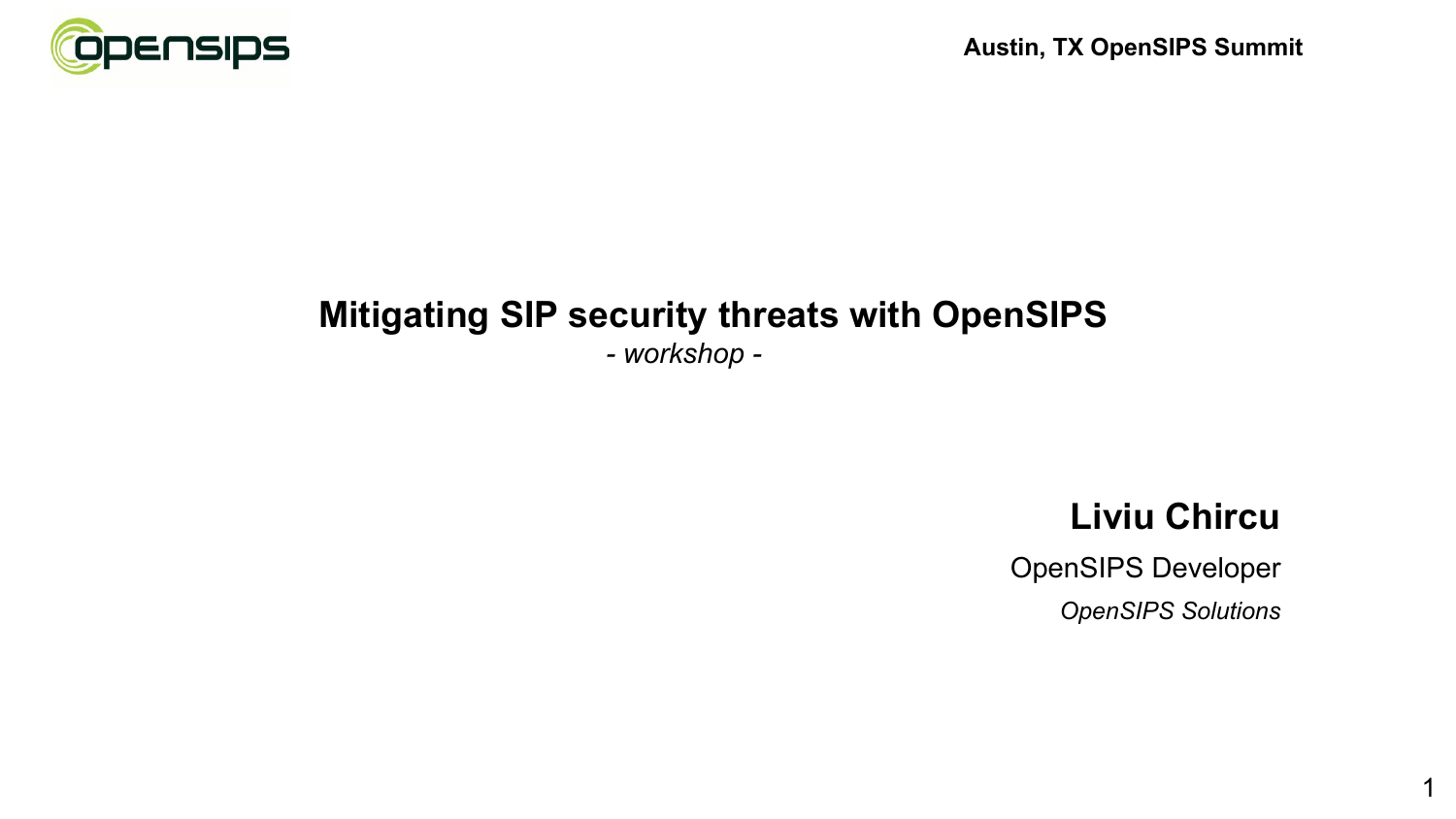

# **Mitigating SIP security threats with OpenSIPS**

*- workshop -*

# *Outline*

- unregister attack
- replay attack
- plaintext attack
- brute force attack
- SIP scanners
- malicious message fields
- social engineering
- fraud patterns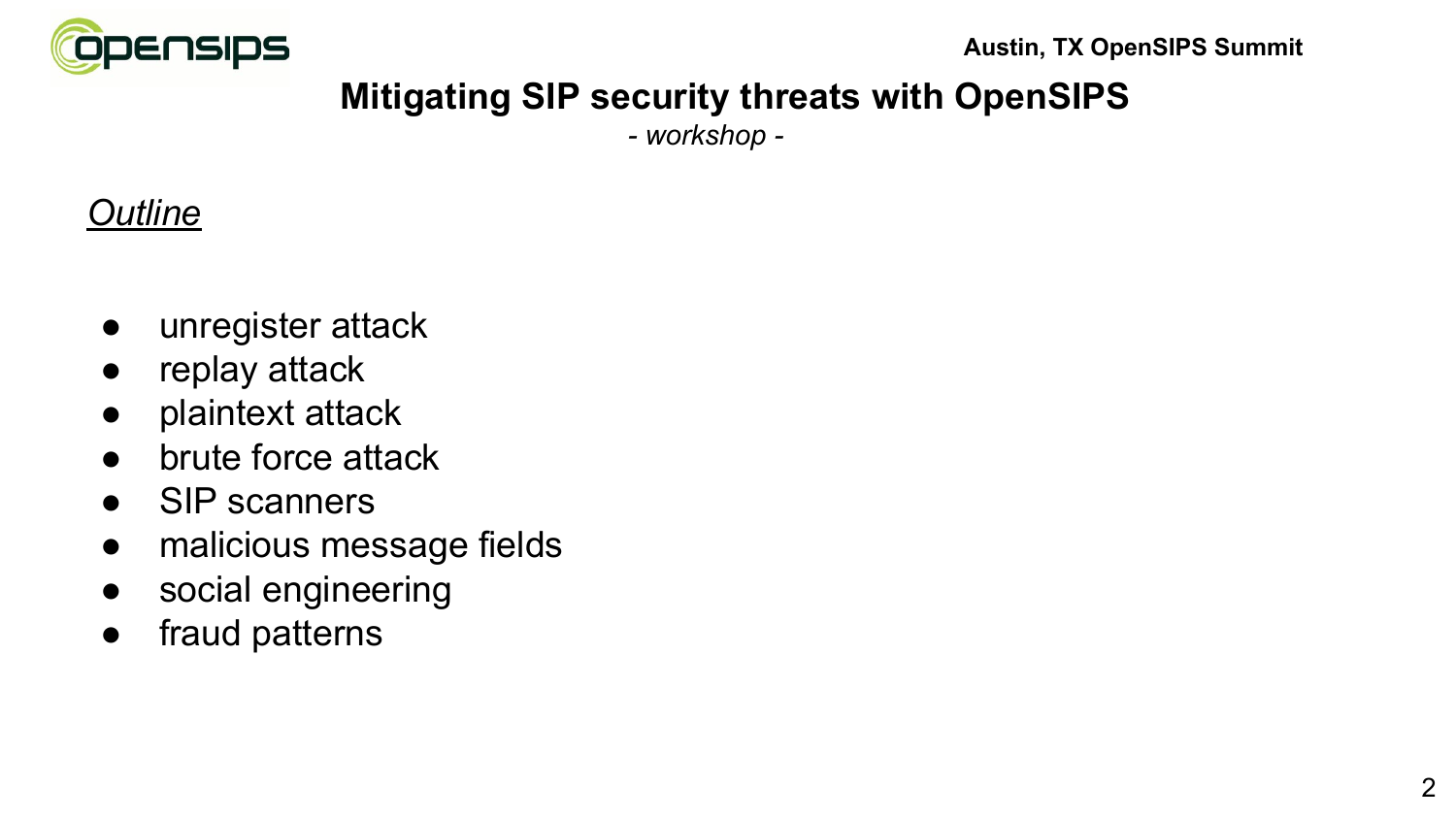

# **Mitigating SIP security threats with OpenSIPS**

*- workshop -*

#### *Unregister attack*

- SIP security 101
- assumes a free-for-all type of platform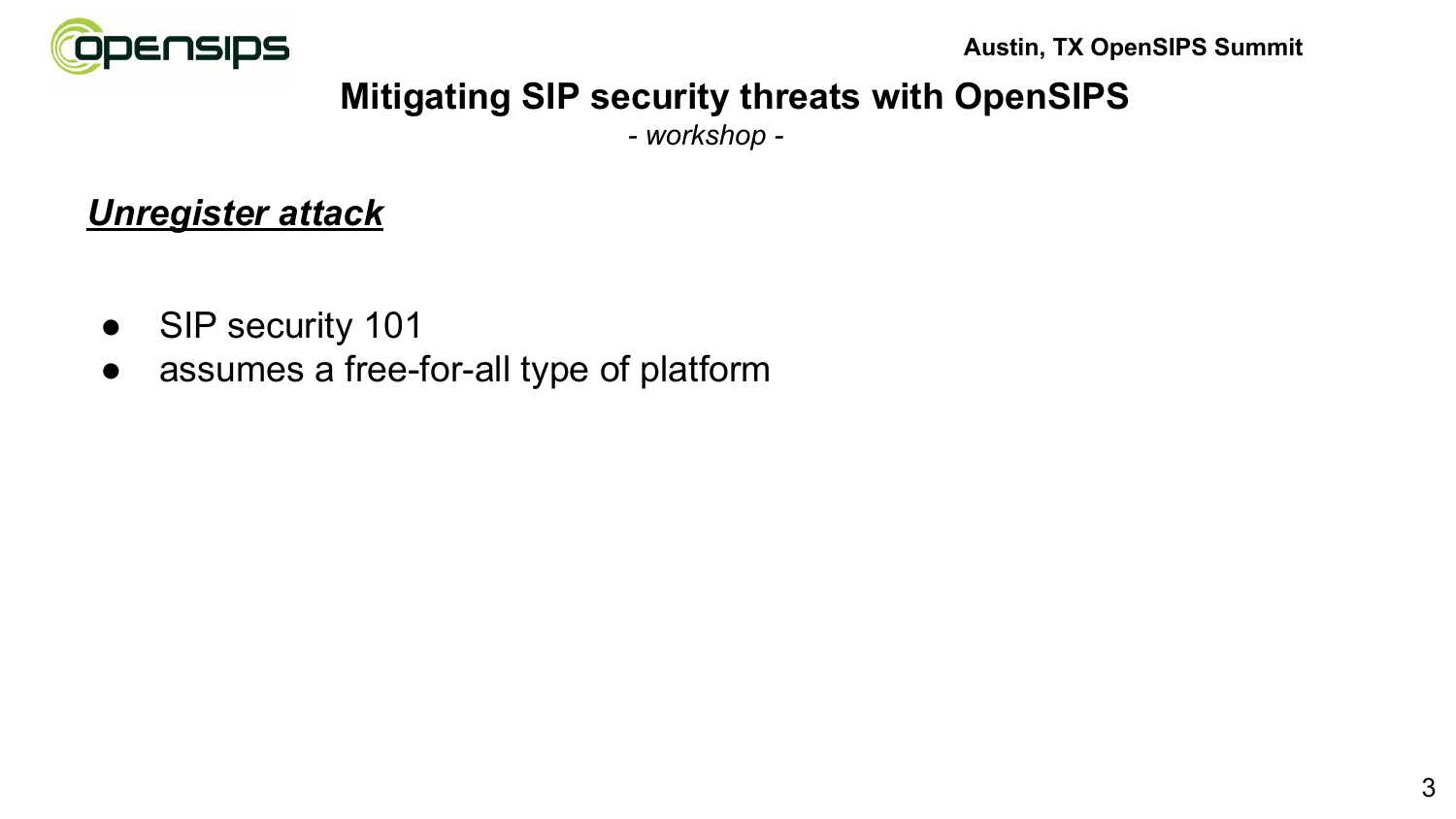

# **Mitigating SIP security threats with OpenSIPS**

*- workshop -*

#### *Unregister attack*

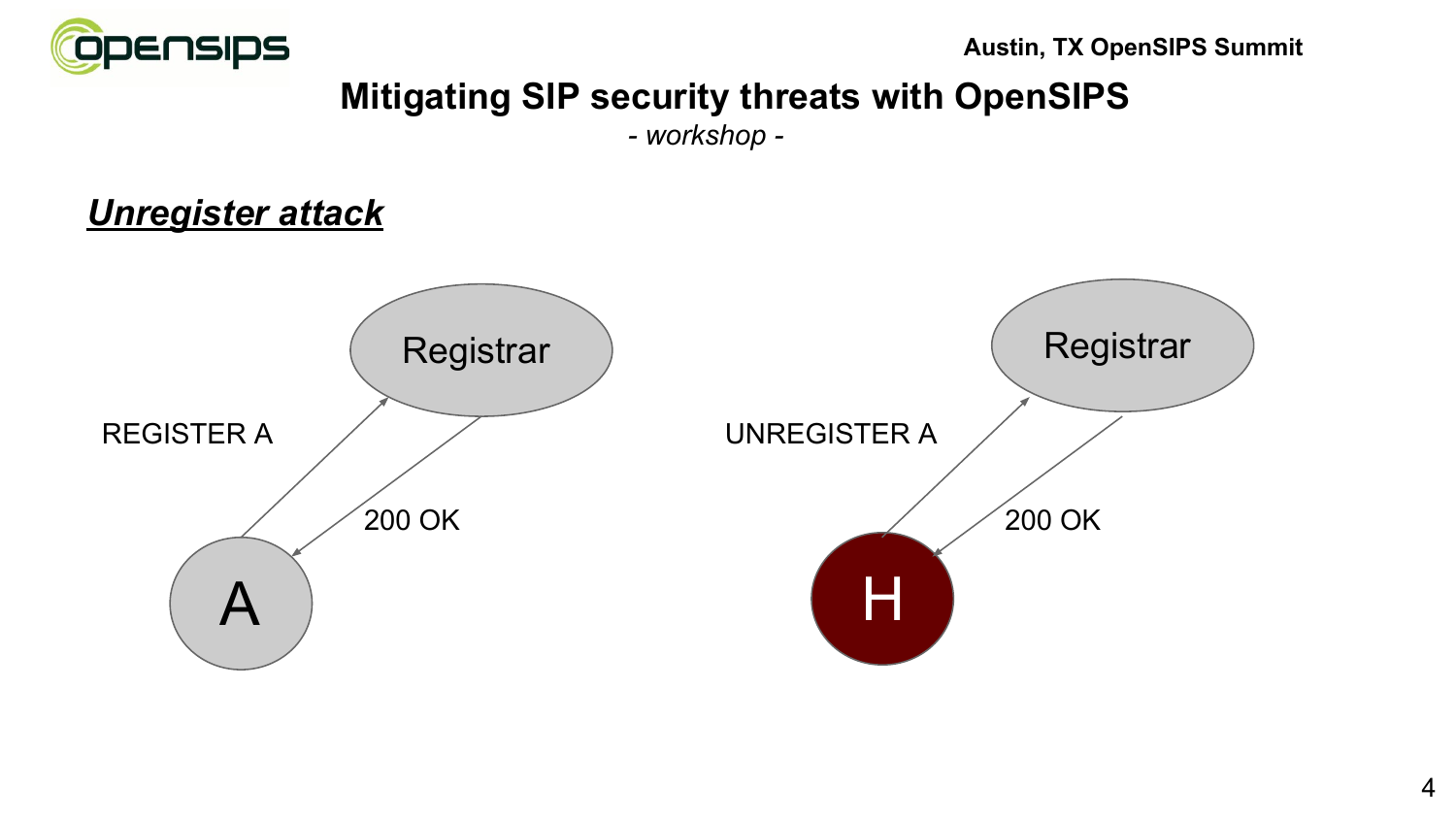

# **Mitigating SIP security threats with OpenSIPS**

*- workshop -*

#### *Digest authentication*

- RFC 2617, written a century ago (1999), obsoleted by 7616 (sep 2015)
- allows clients to share a **password** with servers
- used by SIP and HTTP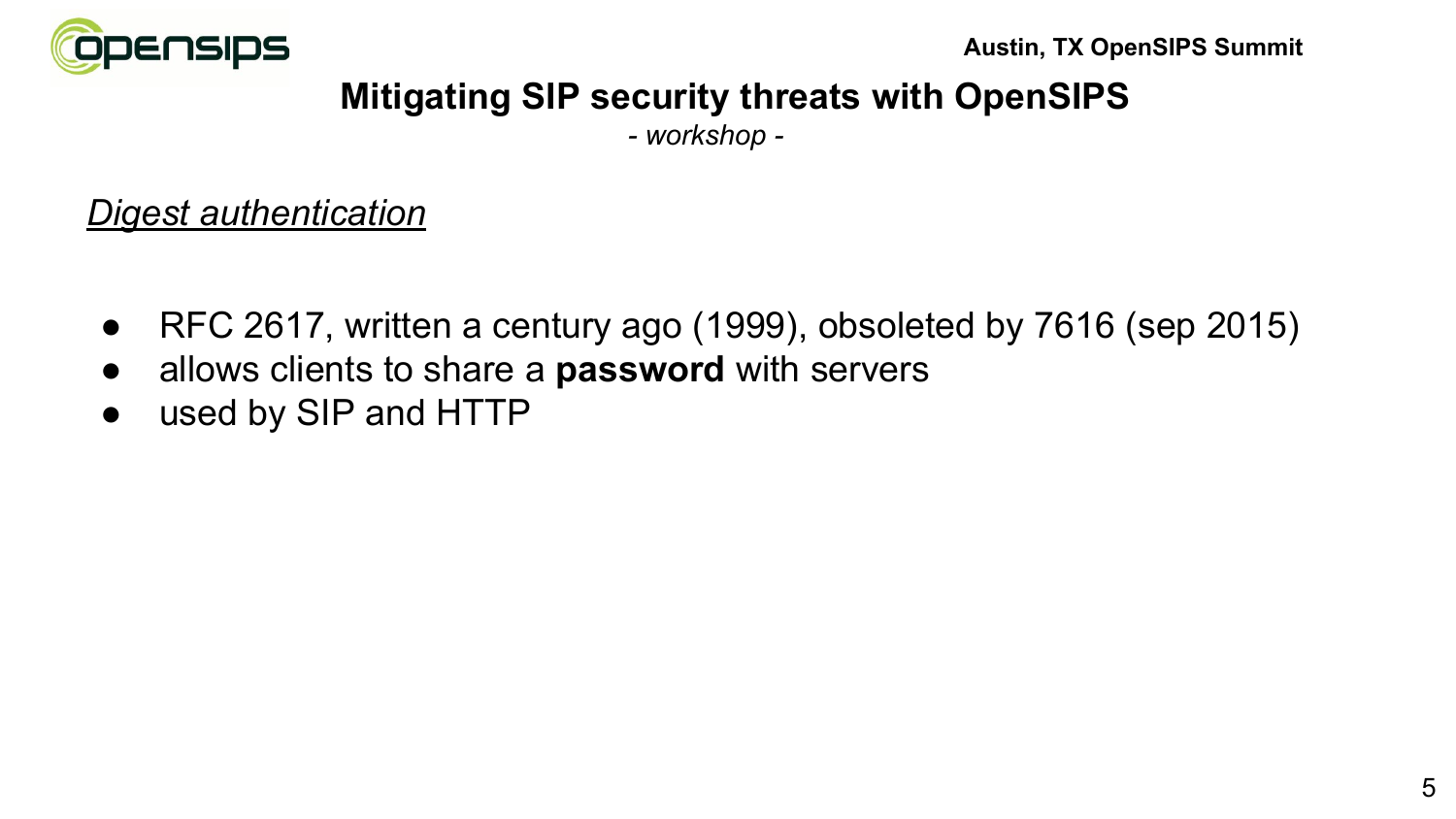

# **Mitigating SIP security threats with OpenSIPS**

*- workshop -*

#### *Digest authentication*

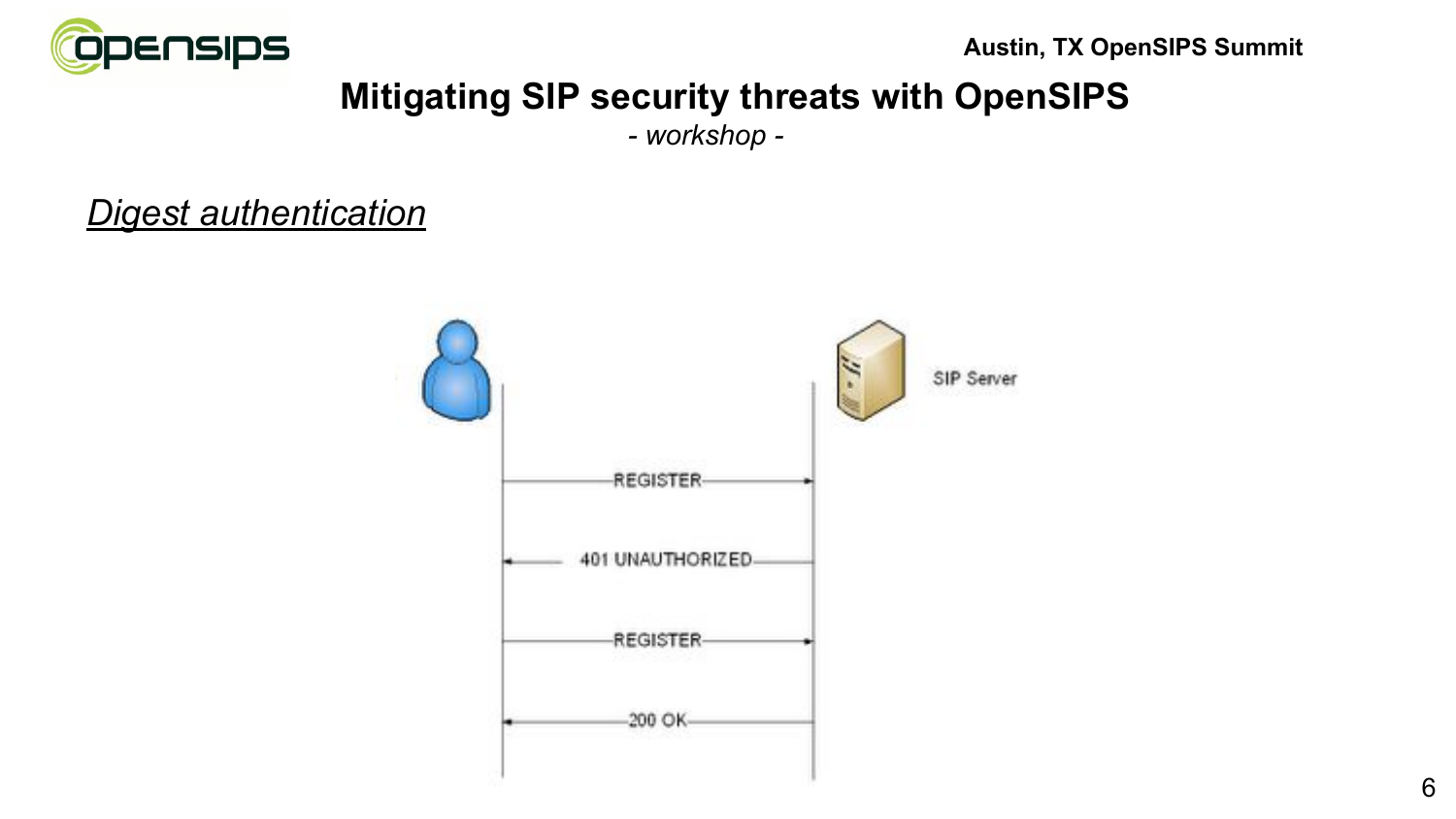

# **Mitigating SIP security threats with OpenSIPS**

*- workshop -*

#### *Replay attack*

- attacker sniffs authenticated request (e.g. REGISTER)
- while server challenge is valid, he sends similar request ("replays it")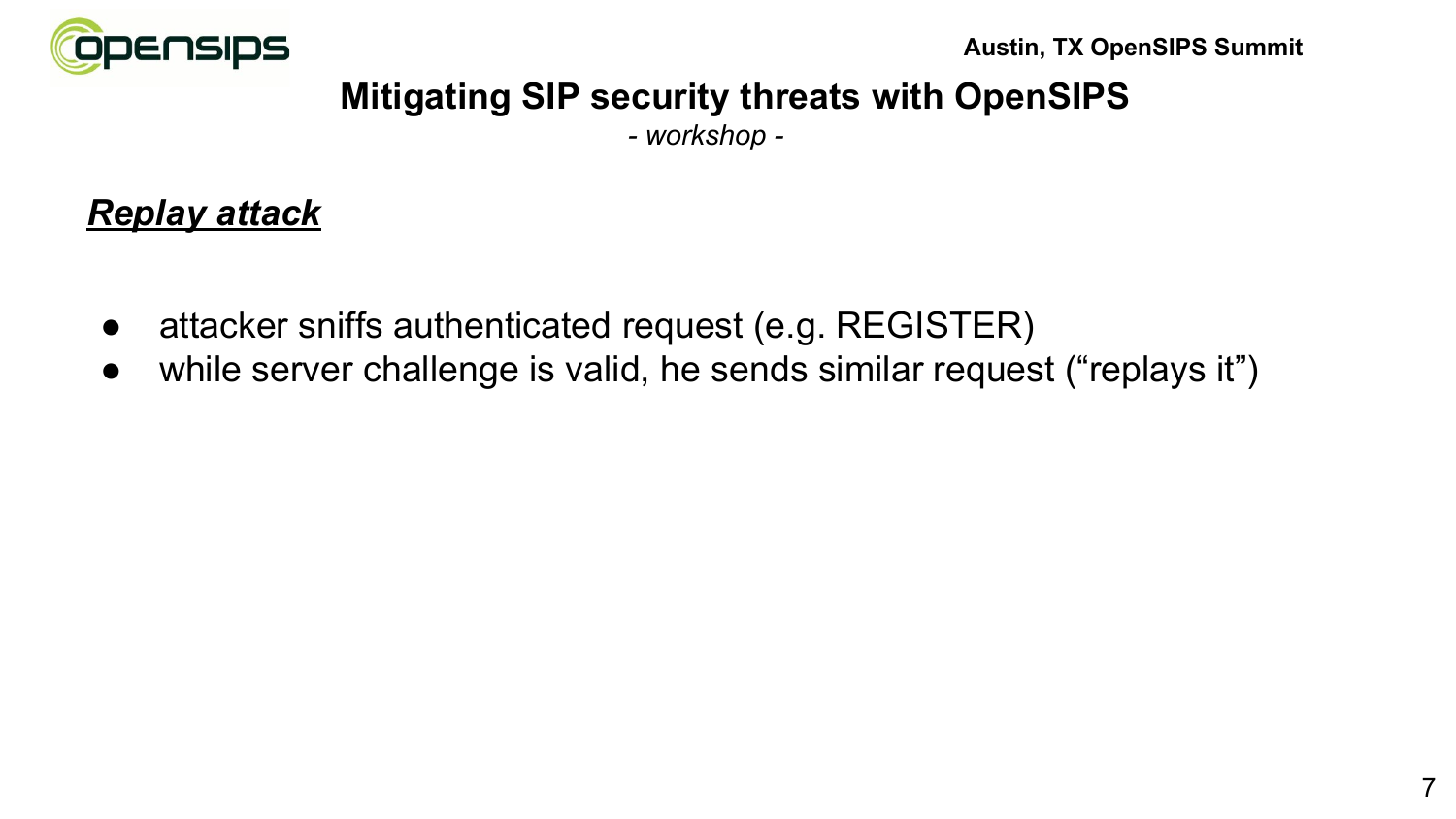

# **Mitigating SIP security threats with OpenSIPS**

*- workshop -*

# *Replay attack*

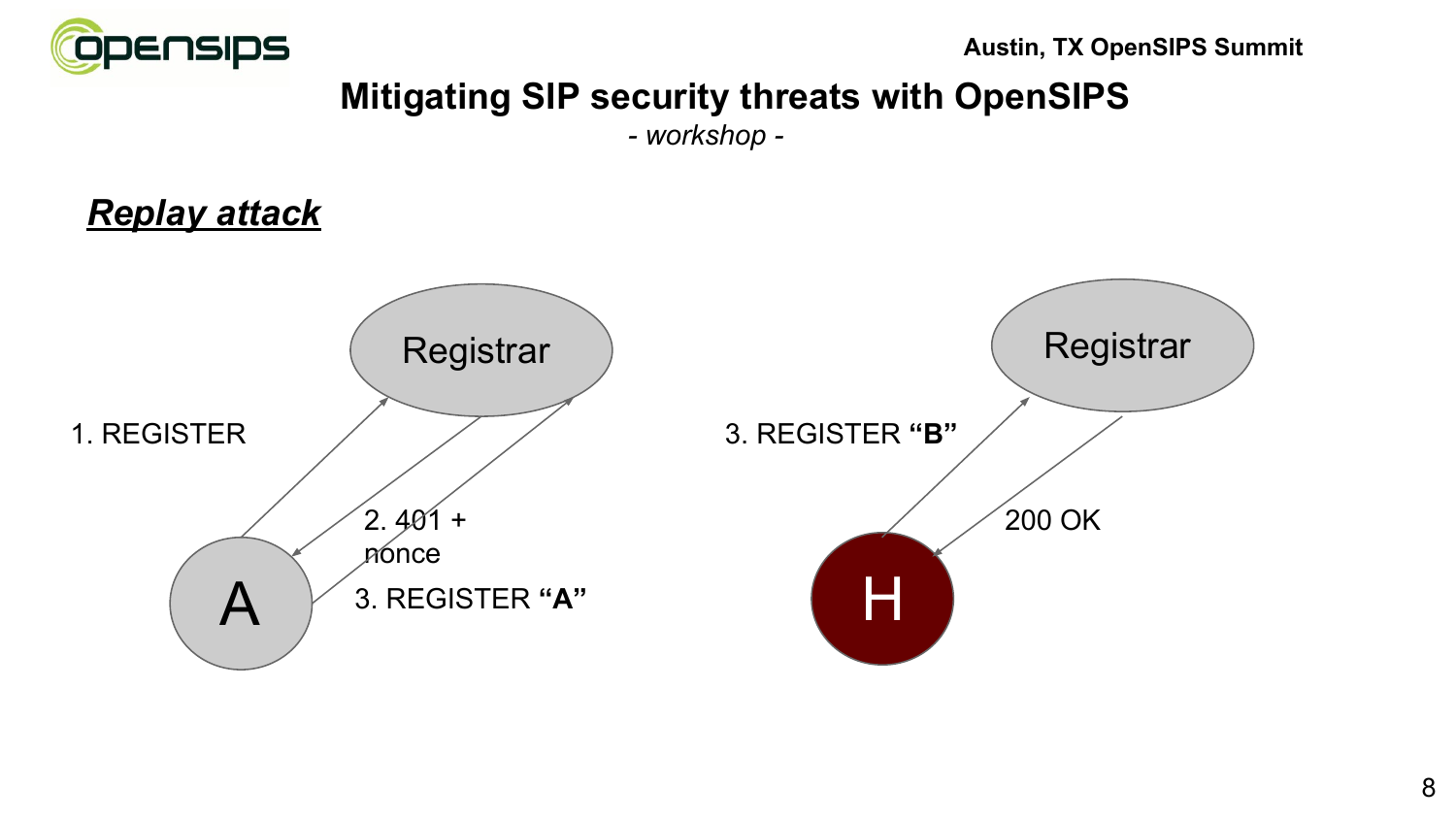

# **Mitigating SIP security threats with OpenSIPS**

*- workshop -*

# *Replay attacks and OpenSIPS*

• nonce re-usage disabled by default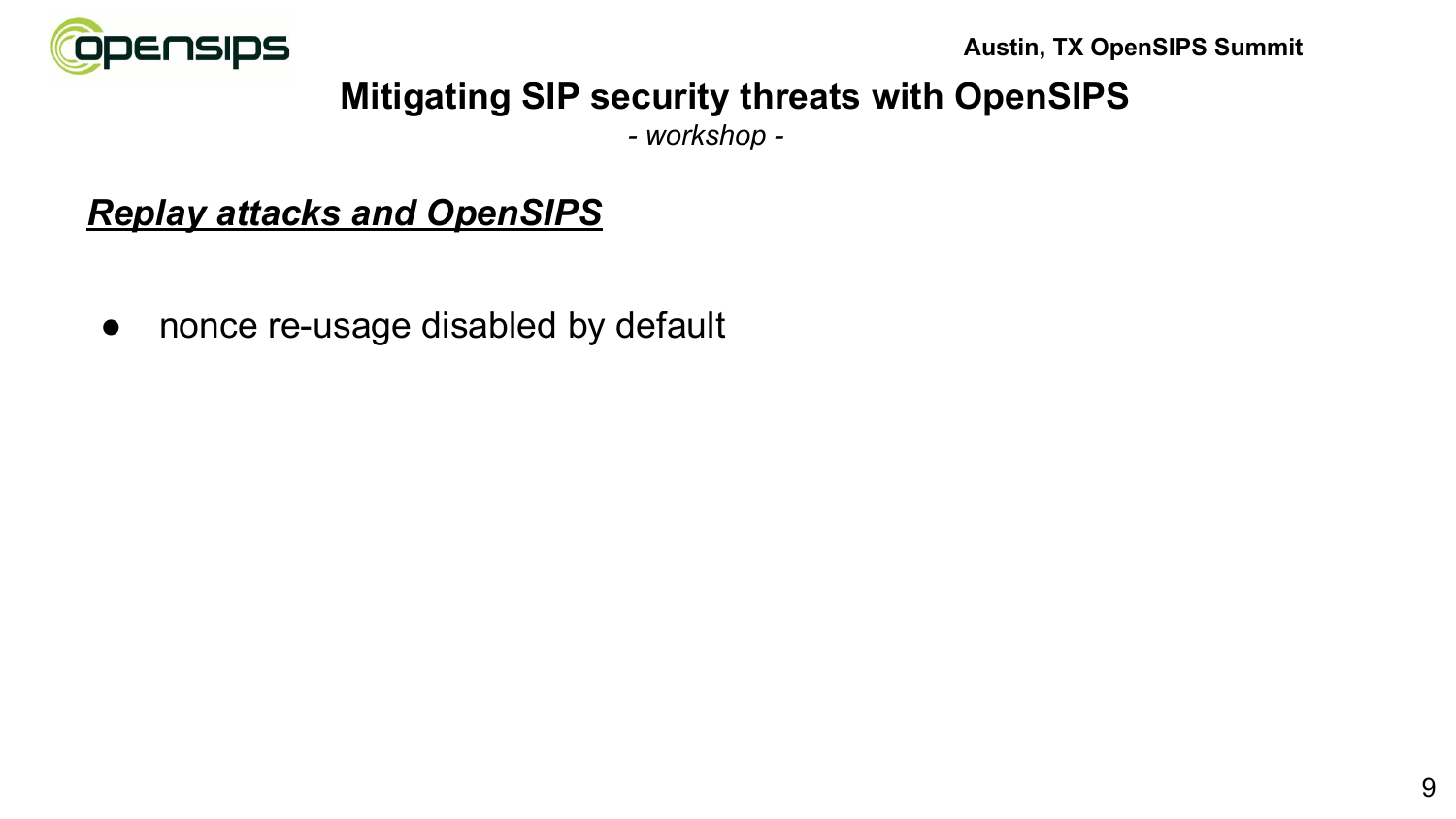

*- workshop -*

#### *Plaintext attacks*

- attacker intercepts traffic
- builds a "nonce: response" table for a given user
- eventually, he will be able to match any input nonce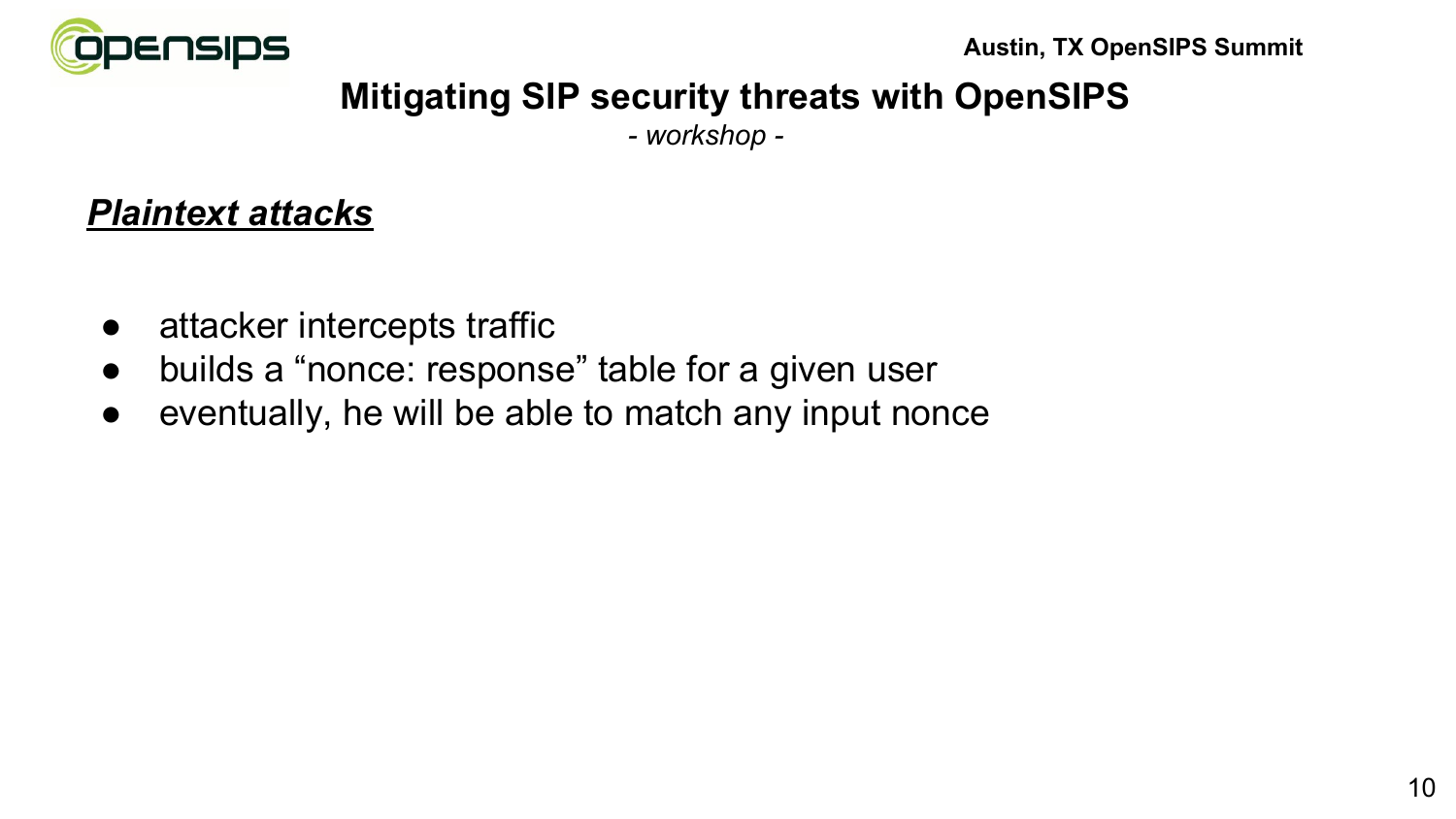

*- workshop -*

#### *Plaintext attacks: mitigation*

- RFC 2617 includes Quality of Protection ("gop=" header param.)
- forces client to generate and use a nonce as well ("cnonce=")
- attacker now has to populate N lookup tables: *unfeasible*!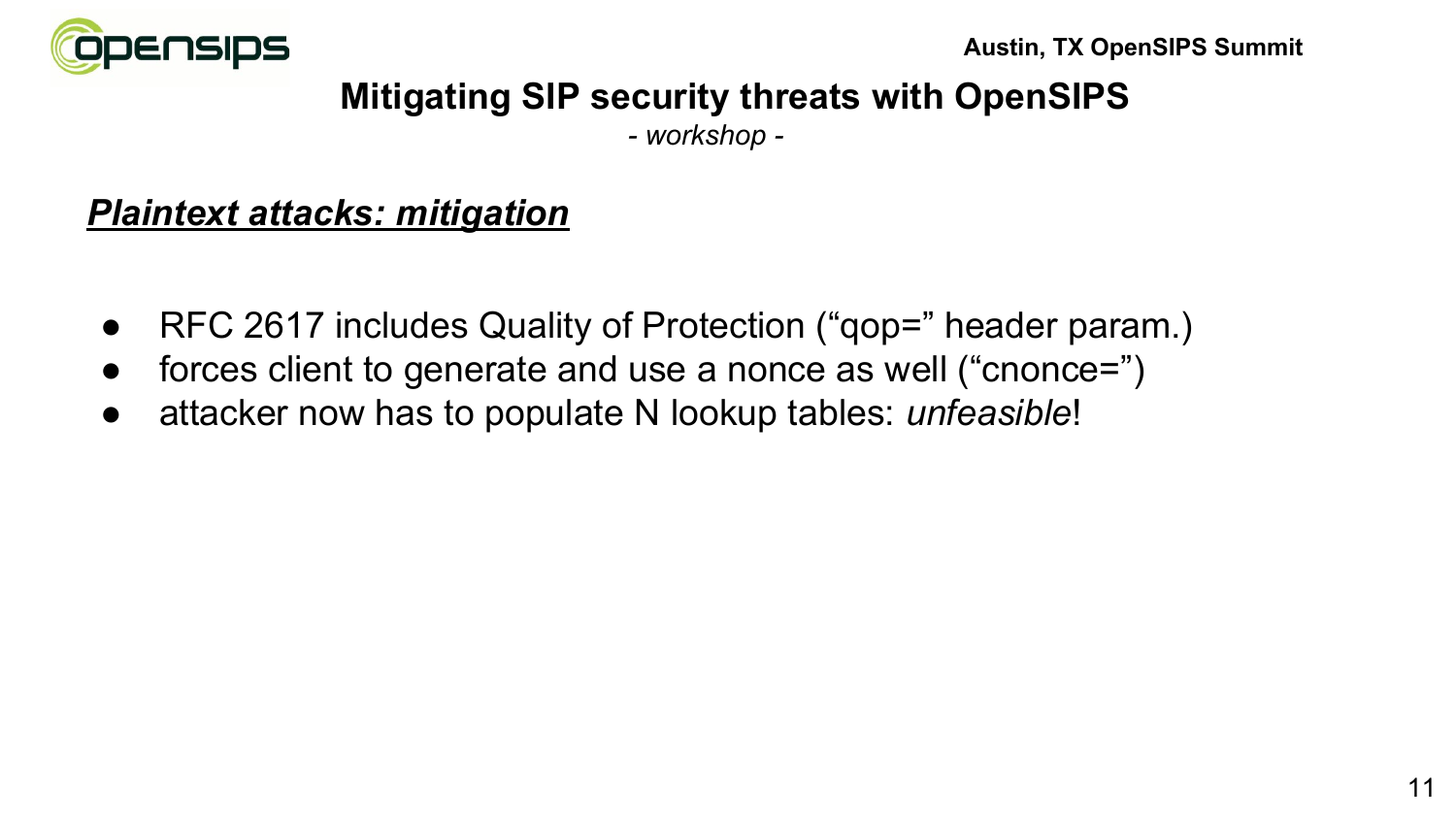

# **Mitigating SIP security threats with OpenSIPS**

*- workshop -*

#### *Plaintext attacks and OpenSIPS*

- *● www\_challenge(realm, qop)*
- *● proxy\_challenge(realm, qop)*
- tradeoff between compatibility and security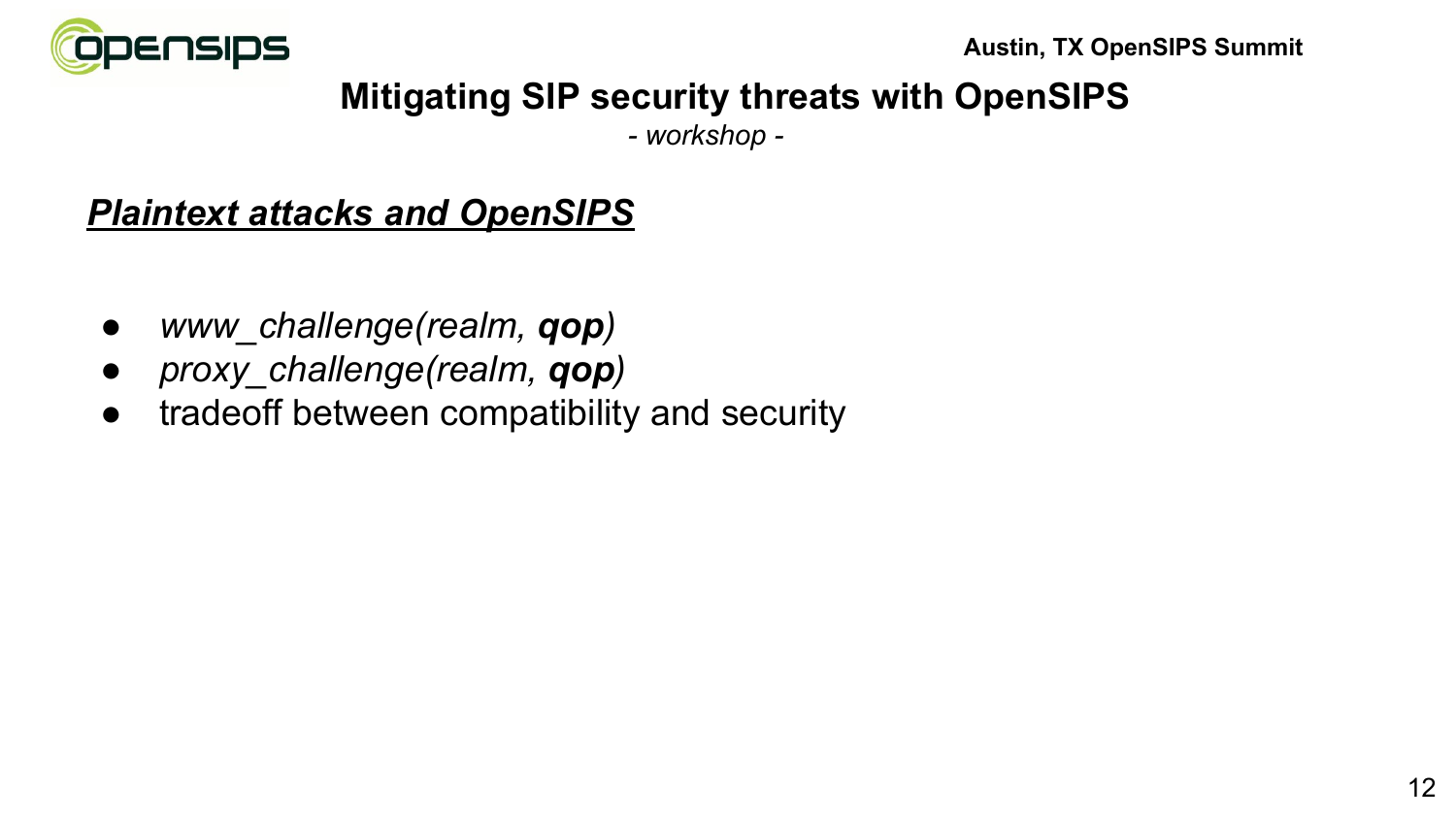

# **Mitigating SIP security threats with OpenSIPS**

*- workshop -*

# "**real life**" (*SIP security definition)*: when RFC 2617 cannot help you anymore!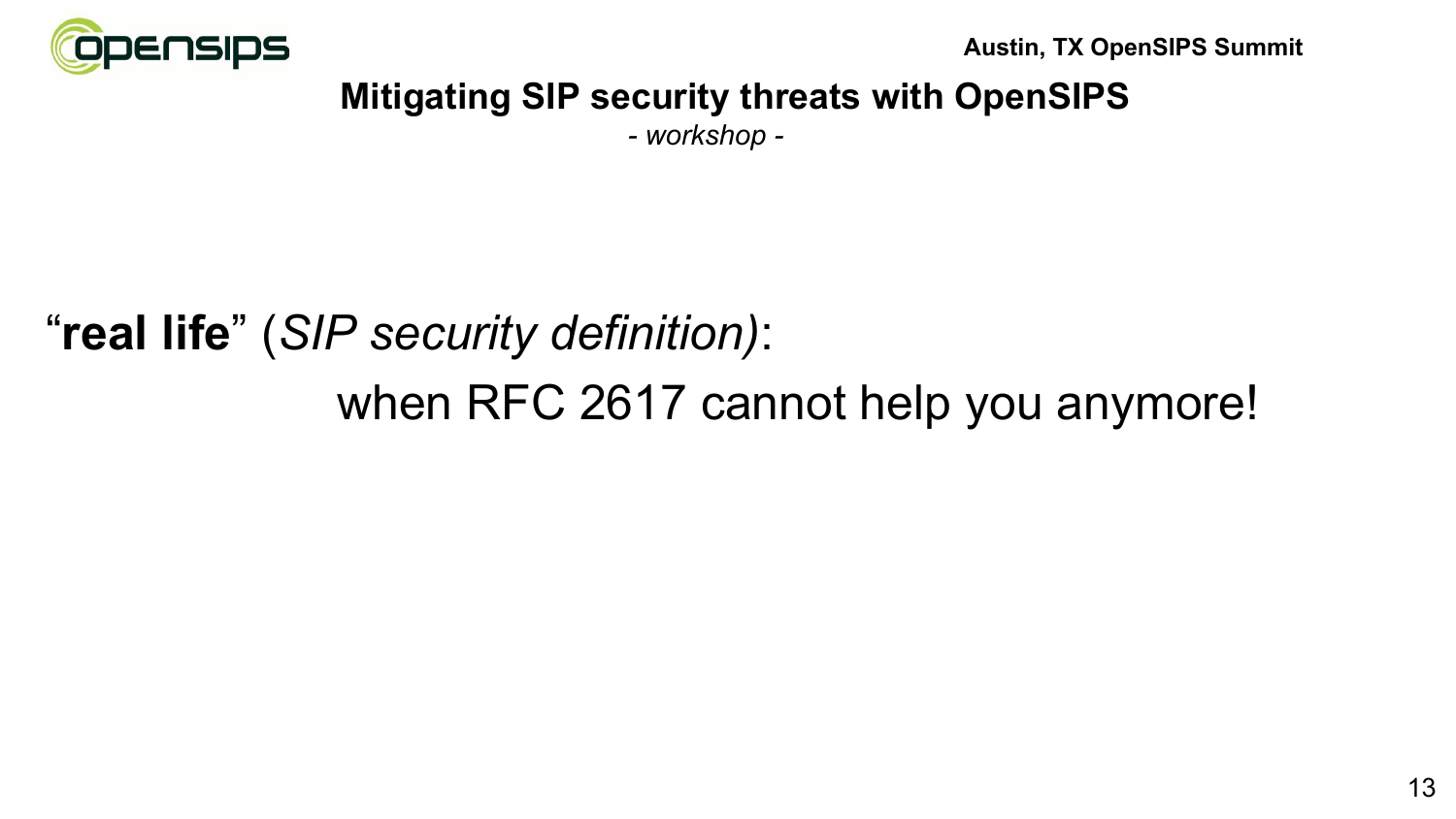

# **Mitigating SIP security threats with OpenSIPS**

*- workshop -*

#### *Brute force attacks*

- relentless attempts at guessing a subscriber's password
- should not be ignored people tend to use bad passwords
- can be seen as DoS attempts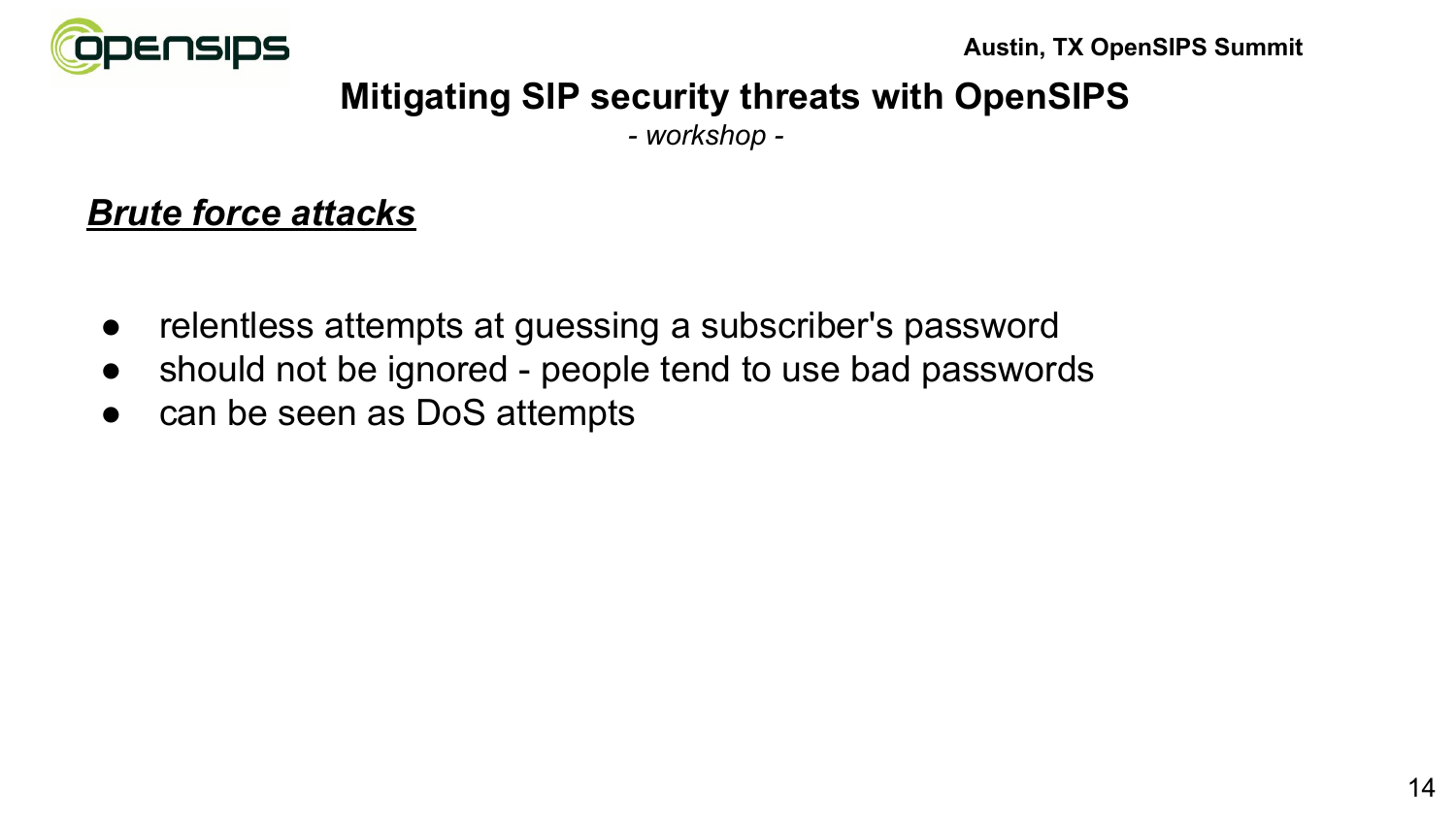

# **Mitigating SIP security threats with OpenSIPS**

*- workshop -*

# *Brute force attacks and OpenSIPS*

- expiring cache entry per subscriber
- limits amount of retries within the given interval

 *- scripting demo -*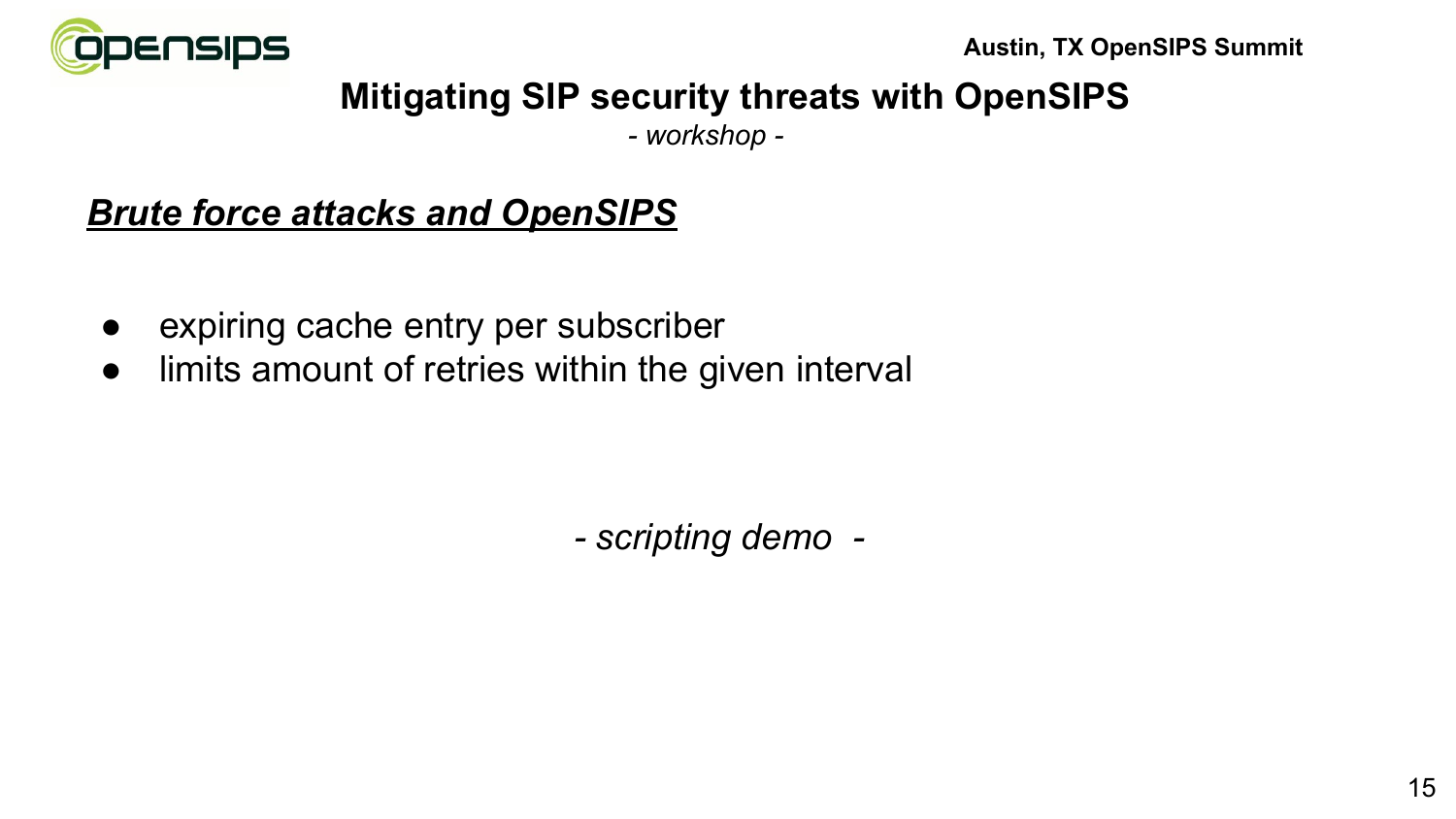

# **Mitigating SIP security threats with OpenSIPS**

*- workshop -*

#### *SIP scanners*

- (distributed) software which scans for SIP port 5060
- traffic should be blacklisted / absorbed (should not reply)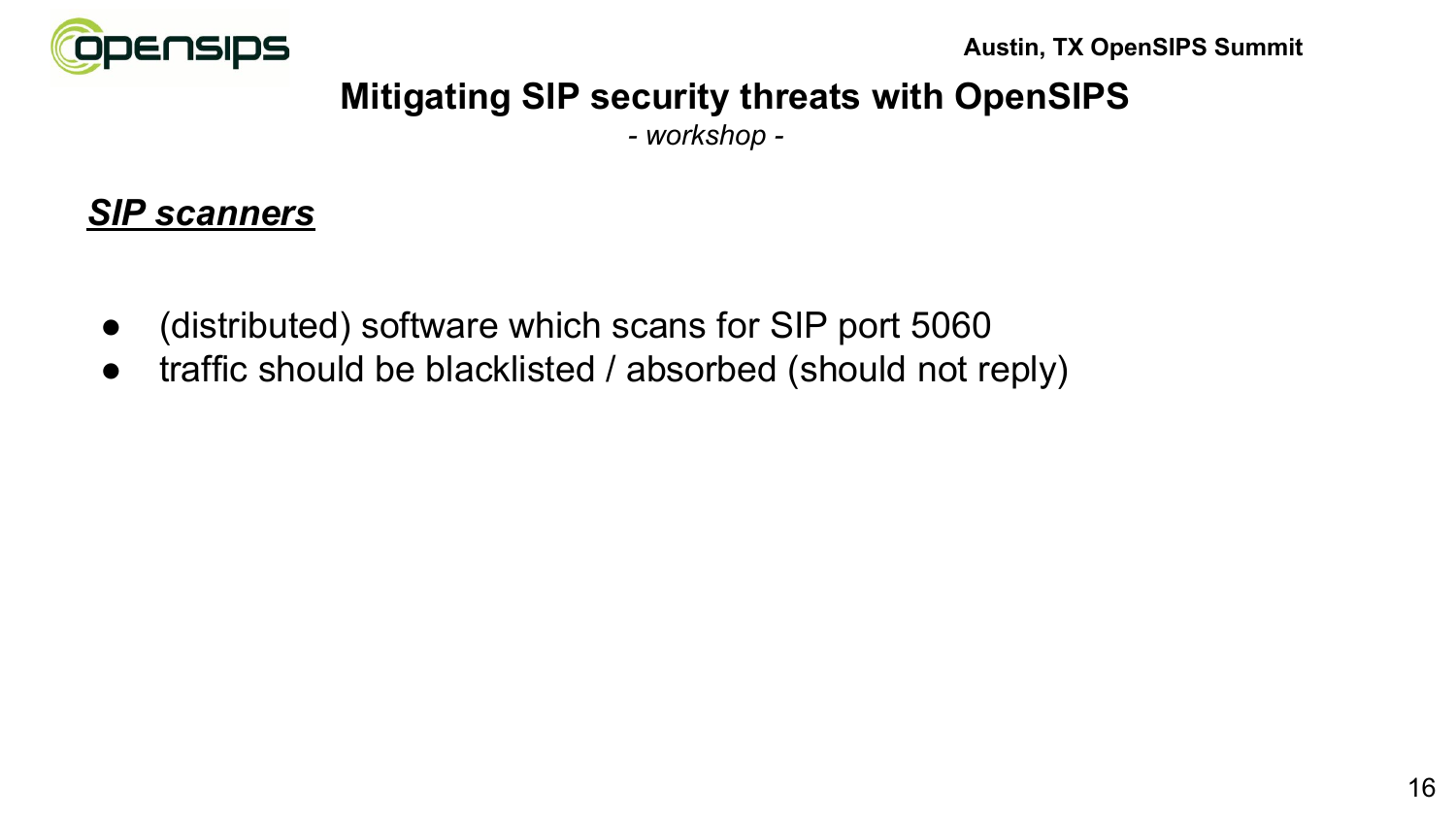

# **Mitigating SIP security threats with OpenSIPS**

*- workshop -*

# *SIP scanners and OpenSIPS*

- validate the *"User-Agent"* header field
- *● dialplan* module (regex matching, update w/o restarting proxy)

 *- scripting demo -*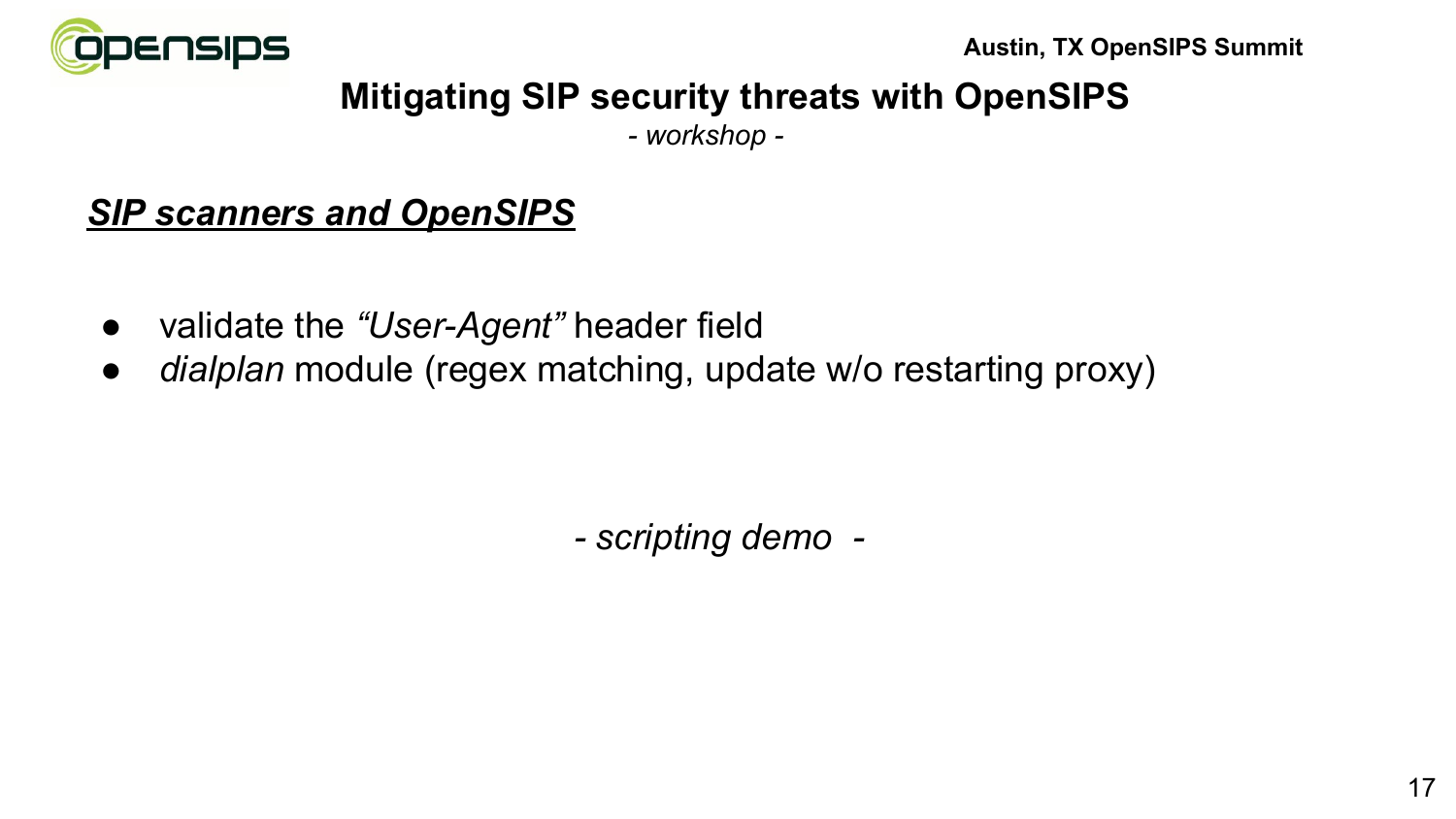

# **Mitigating SIP security threats with OpenSIPS**

*- workshop -*



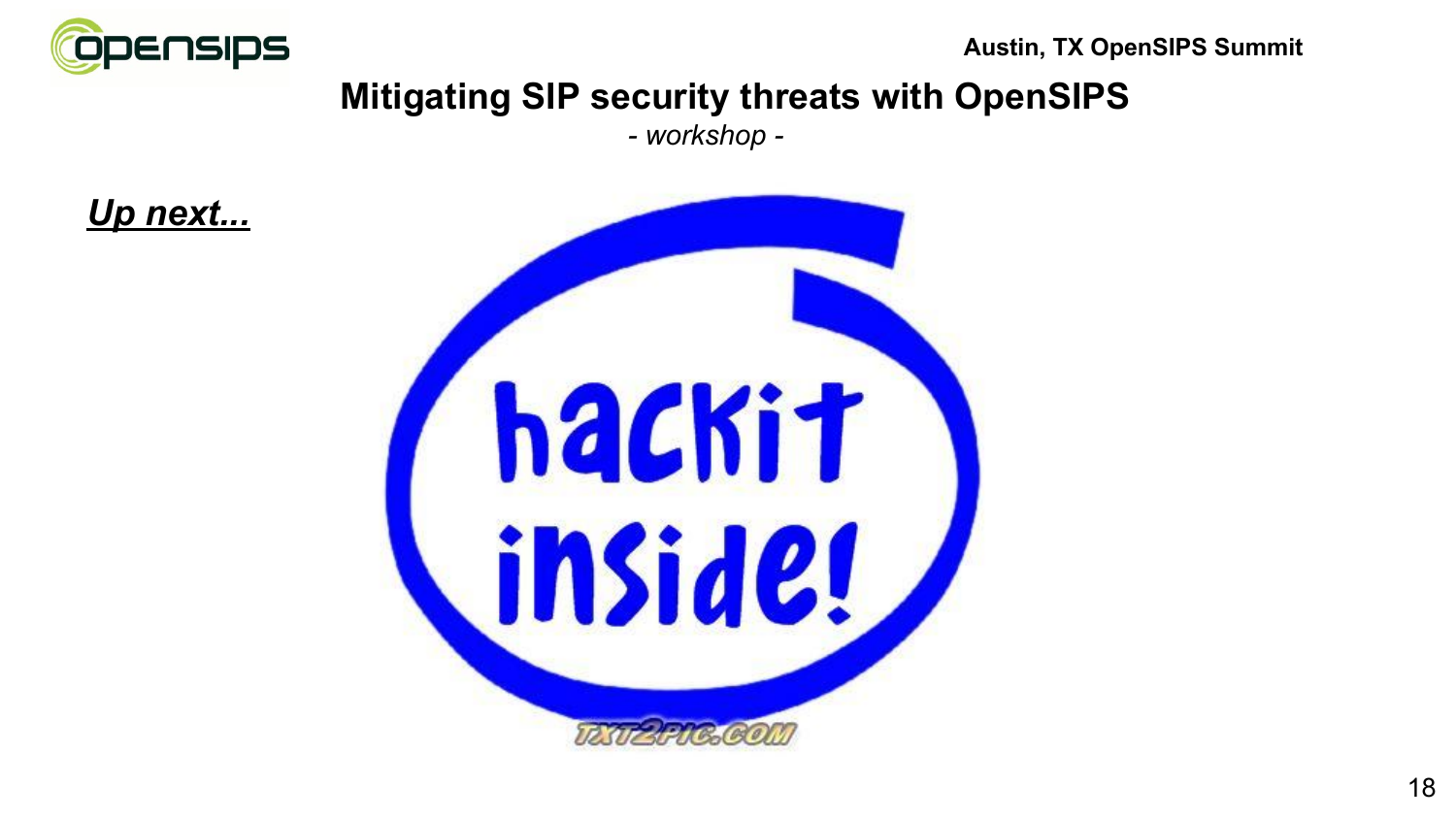

*- workshop -*

#### *Malicious messages - fake SIP usernames (From header)*

```
INVITE sip:0041215083442@78.46.64.50 SIP/2.0.
To: 0041215083442<sip:0041215083442@78.46.64.50>.
From: "Bogdan" <sip:bogdan@78.46.64.50>;tag=85e6e3ef.
Via: SIP/2.0/UDP X.X.X.X:5070;branch=z9hG4bK-c7093ff31e4
Call-ID: c7093ff31e4eb91e29c4a43c0ec3a8c8.
CSeq: 1 INVITE.
Contact: <sip:607@X.X.X.X:5070>.
Max-Forwards: 70.
Allow: INVITE, ACK, CANCEL, BYE.
User-Agent: sipcli/v1.8.
Content-Type: application/sdp.
Content-Length: 282.
```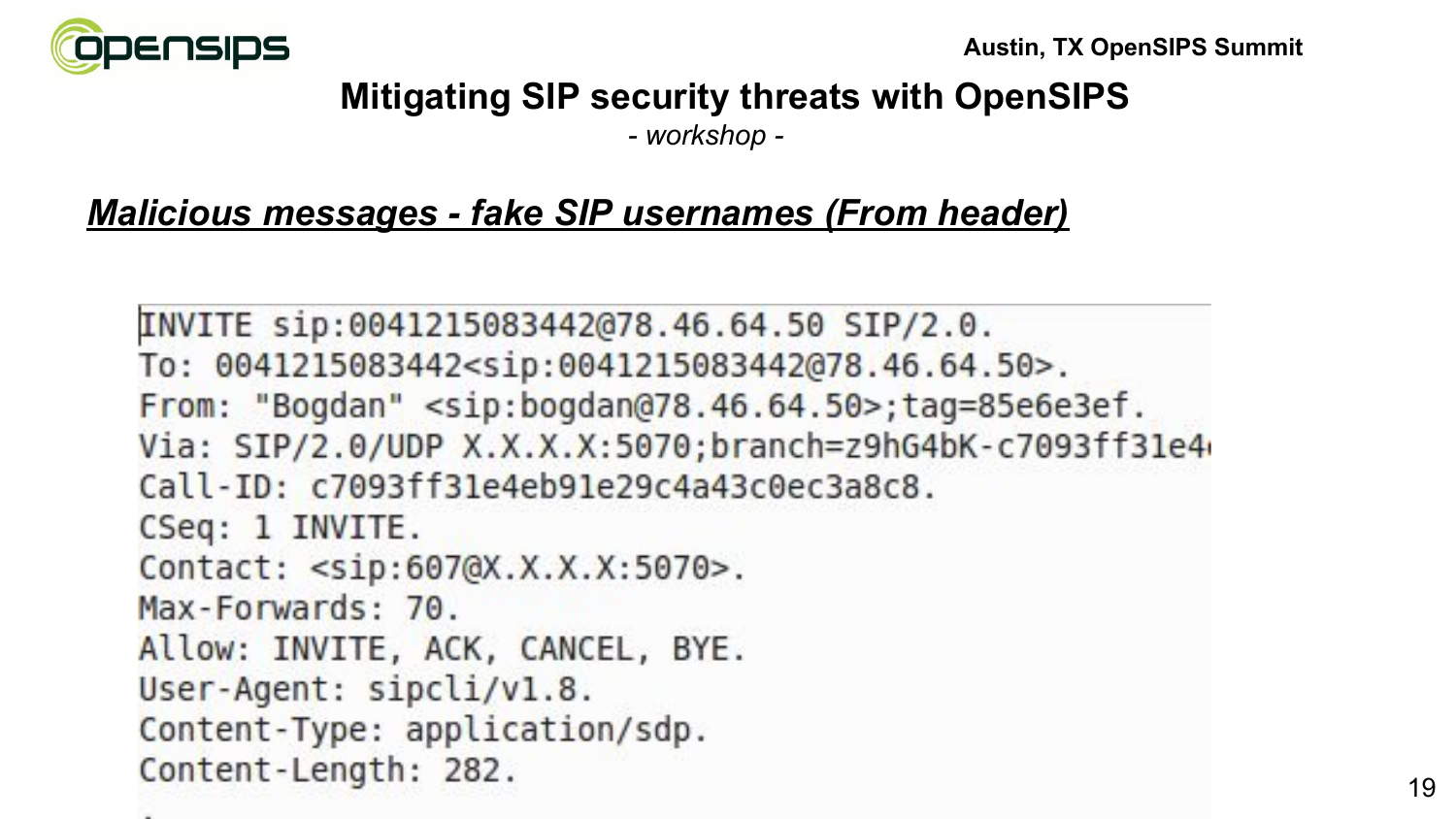

*- workshop -*

#### *Malicious messages - fake SIP usernames (To header)*

```
REGISTER sip:opensips.org SIP/2.0.
Via: SIP/2.0/UDP 192.168.2.31:5078;branch=z9hG4bK-7773eef8.
From: "Liviu" <sip:liviu@opensips.org>;tag=5002f55b39d5c7cbo0.
To: "Bogdan" <sip:bogdan@opensips.org>.
Call-ID: 50f84600-2279a677@192.168.2.31.
CSeq: 28479 REGISTER.
Max-Forwards: 70.
Authorization: Digest username="liviu", realm="opensips.org", nonce=
Contact: "Liviu" <sip:liviu@192.168.2.31:5078>;expires=3600.
User-Agent: Linksys/SPA941-5.1.8.
Content-Length: 0.
Allow: ACK, BYE, CANCEL, INFO, INVITE, NOTIFY, OPTIONS, REFER.
Supported: replaces.
\bar{a}
```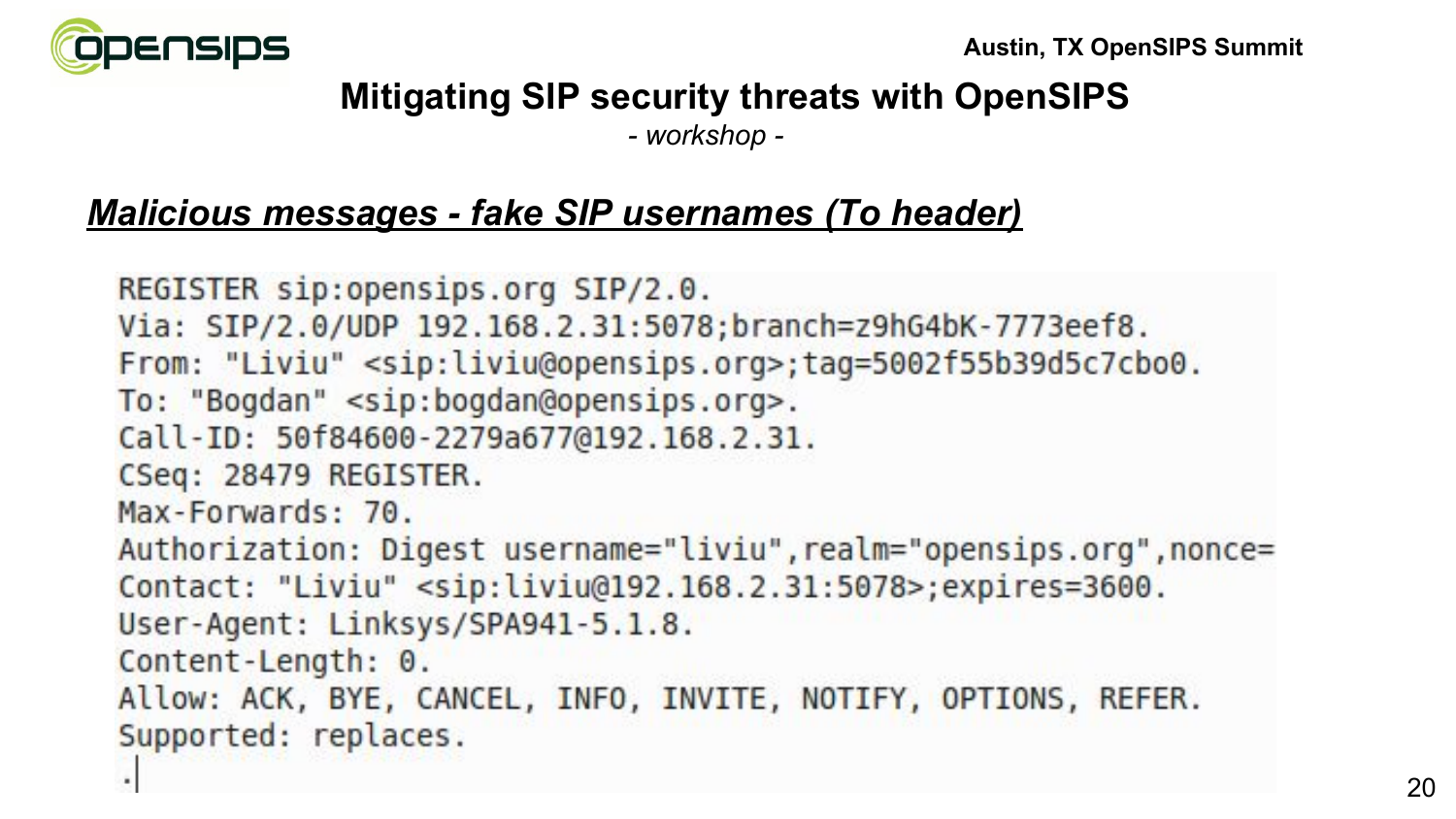

# **Mitigating SIP security threats with OpenSIPS**

*- workshop -*

# *Malicious messages - fake SIP usernames and OpenSIPS*

- $\bullet$  db check from()
- $\bullet$  db check to()
- included by default in "Residential" configuration script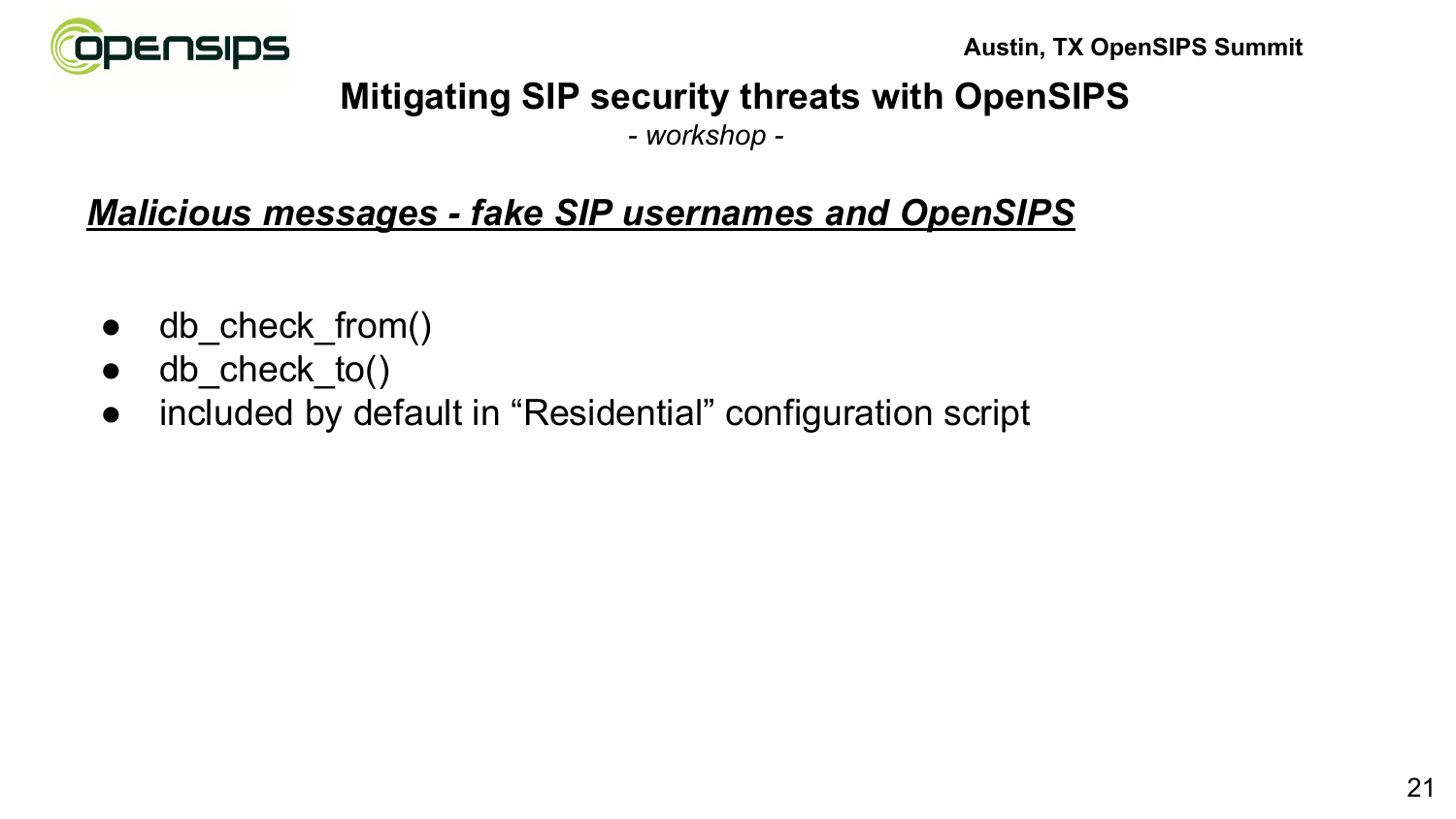

# **Mitigating SIP security threats with OpenSIPS**

*- workshop -*

# *Malicious messages - FQDNs in "Contact" header URI*

- attacker may insert a domain pointing to internal GWs / other registrars
- regex matching

*- scripting demo -*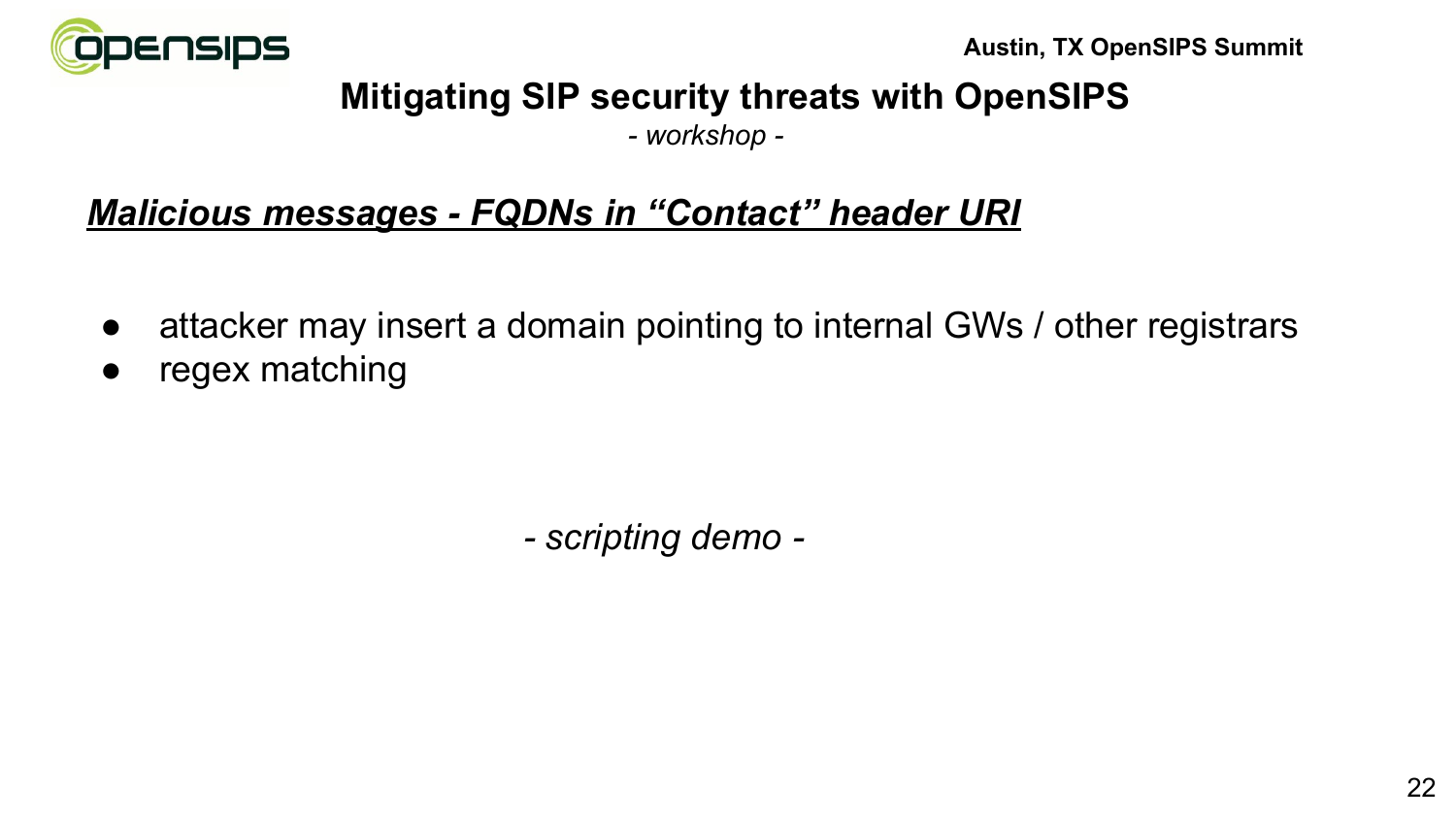

# **Mitigating SIP security threats with OpenSIPS**

*- workshop -*

# *Malicious messages - FQDNs in Request-URI*

- attacker may insert a R-URI domain pointing to internal GWs / other registrars
- blacklists

*- scripting demo -*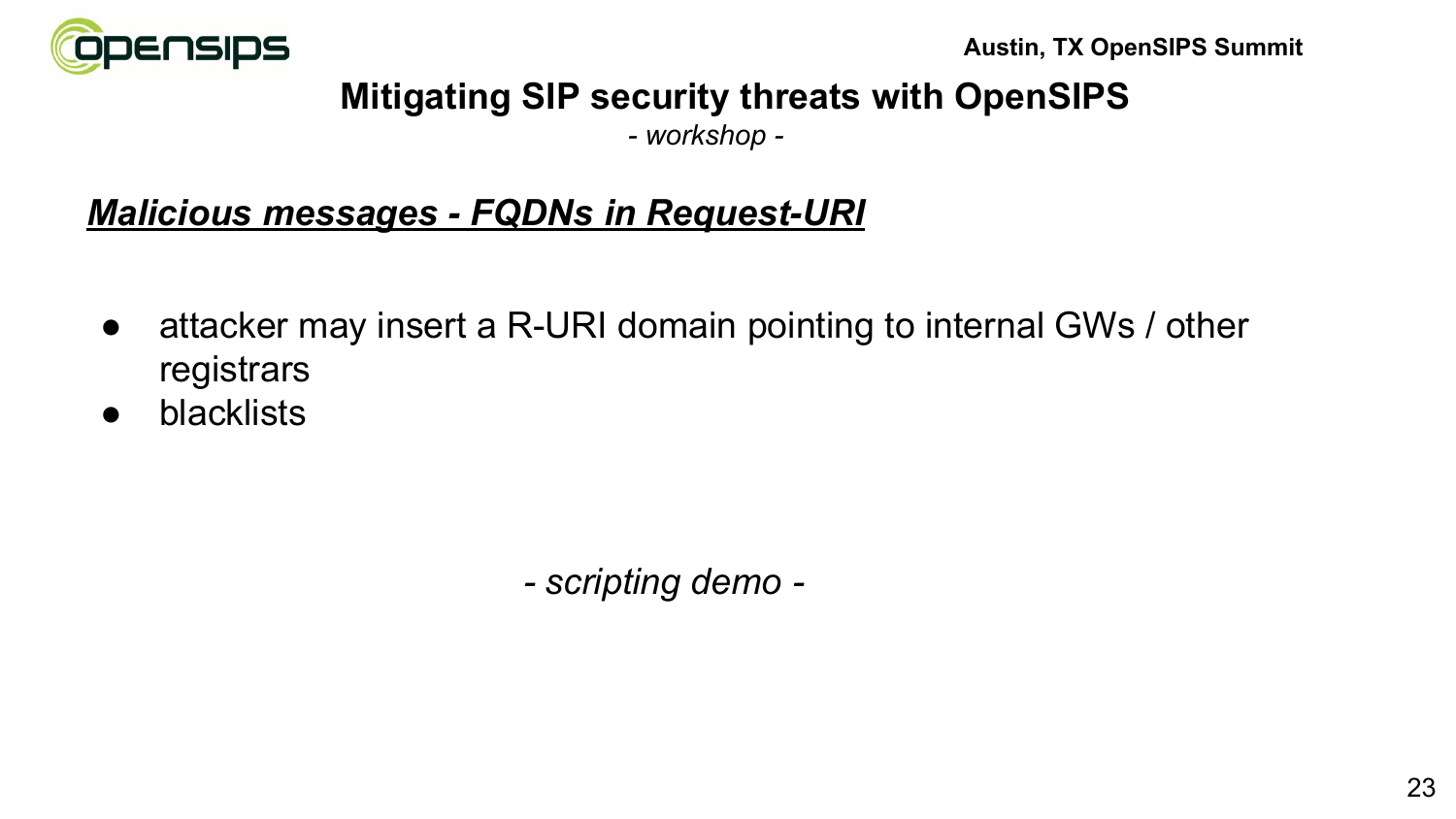

# **Mitigating SIP security threats with OpenSIPS**

*- workshop -*

#### *Social engineering*

- stolen passwords
- easy passwords (e.g. "1234")
- handing over passwords to untrusted sources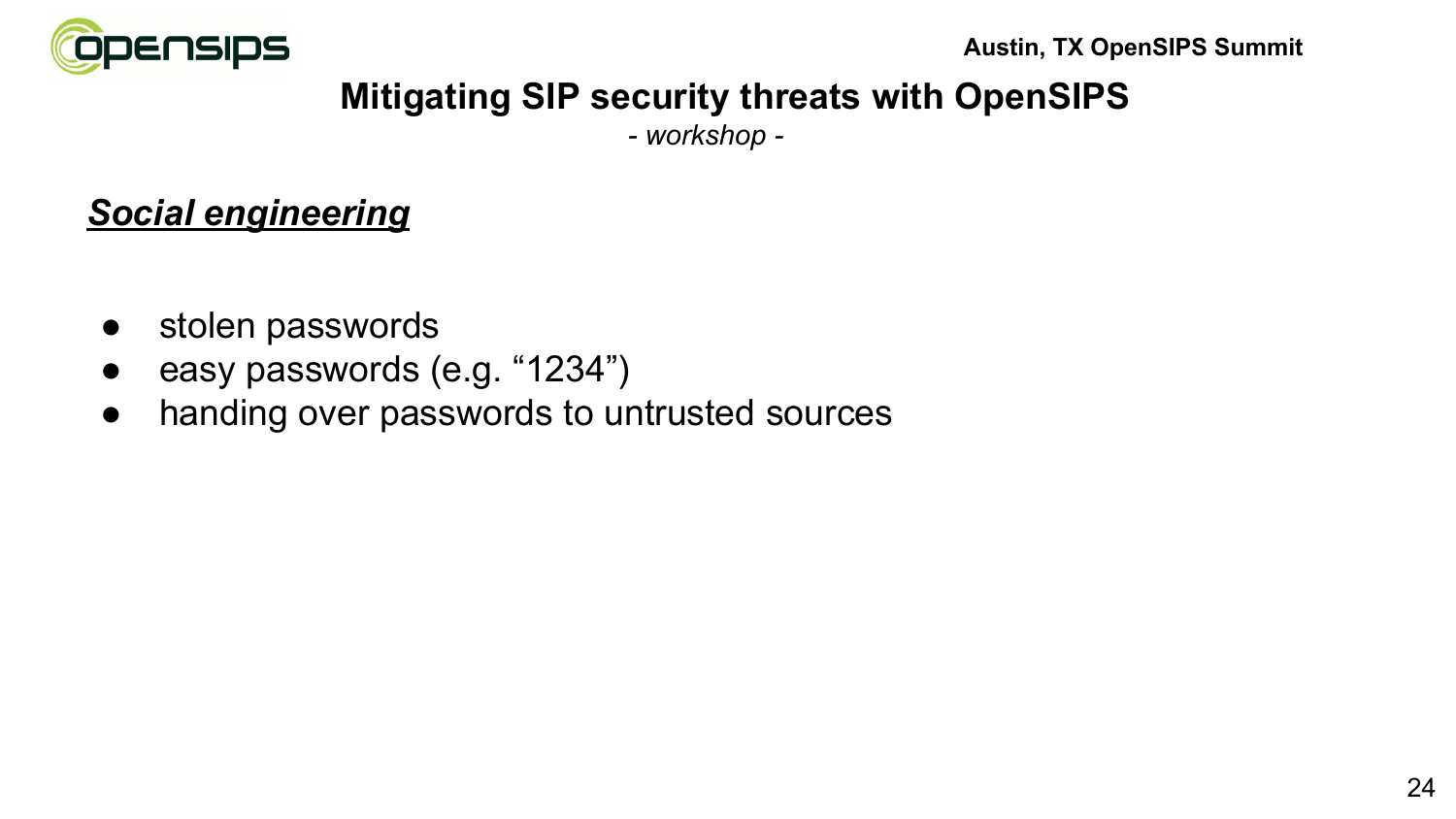

*- workshop -*

# *Social engineering: match INVITE src IP with REGISTER src IP*

- reduces losses caused by stolen passwords
- OpenSIPS 2.2+: is ip registered(), *registrar* module
- others: use local cache and store "contact domain port: srcIP" mappings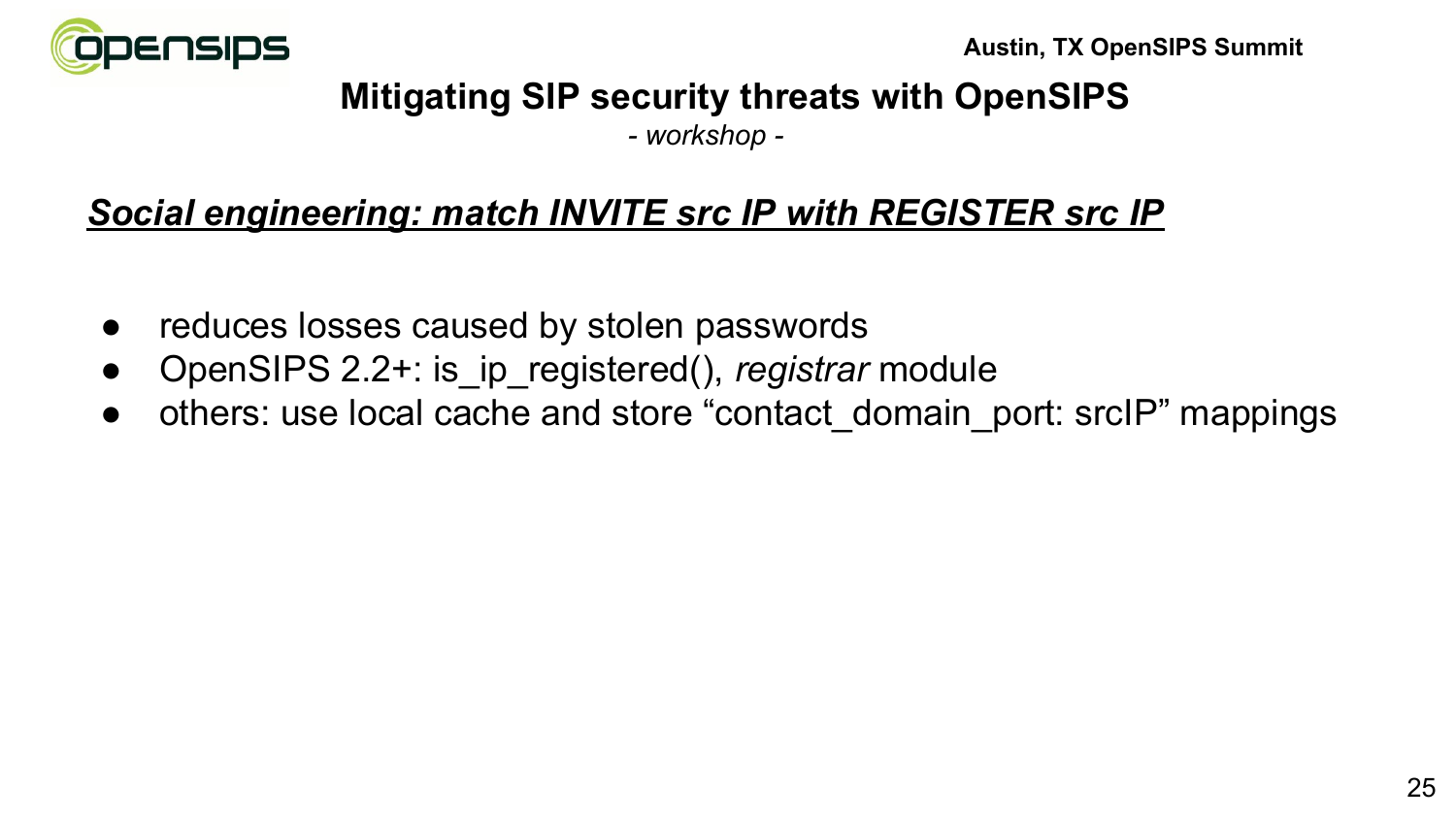

*- workshop -*

#### *Social engineering: employ fraudulent pattern detection*

- reduces losses caused by stolen passwords
- *● fraud\_detection* module
	- warning/logging system
	- *○* monitor *cpm, totalc, cdur, cc, seqc*
	- provision various thresholds for  $\land$  into DB (can be grouped too!)
- detailed tutorial available on [opensips.org/Documentation/Tutorials](http://opensips.org/Documentation/Tutorials)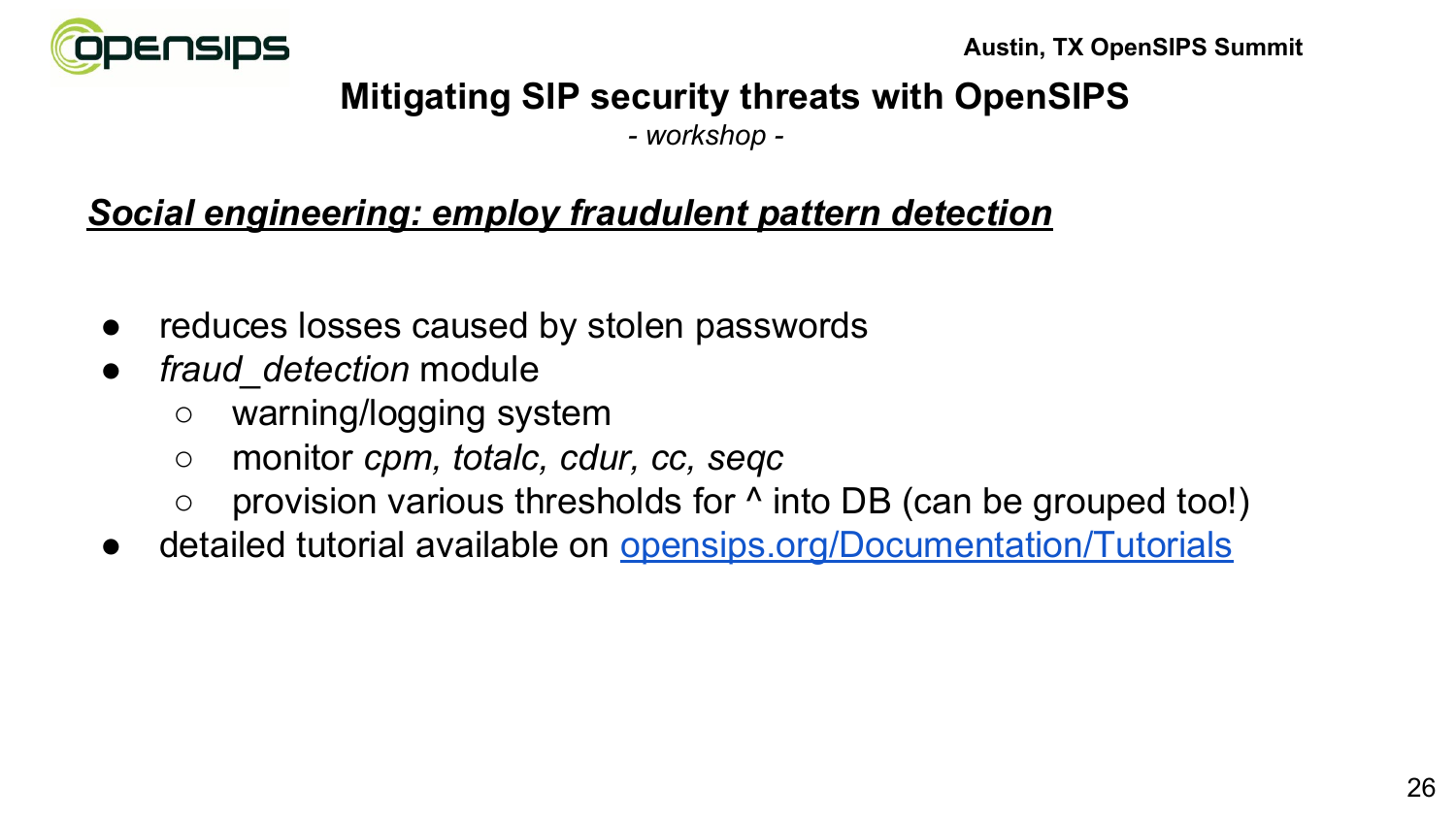

# **Mitigating SIP security threats with OpenSIPS**

*- workshop -*

#### *Conclusions*

- SIP, as any other VoIP protocol, is a lot more insecure due to the open nature of IP networks, as opposed to PSTN
- every new SIP extension always always introduces new security holes that a knowledgeable attacker may exploit
- for each possible security threat, there is always at least one solution! (to be demonstrated…)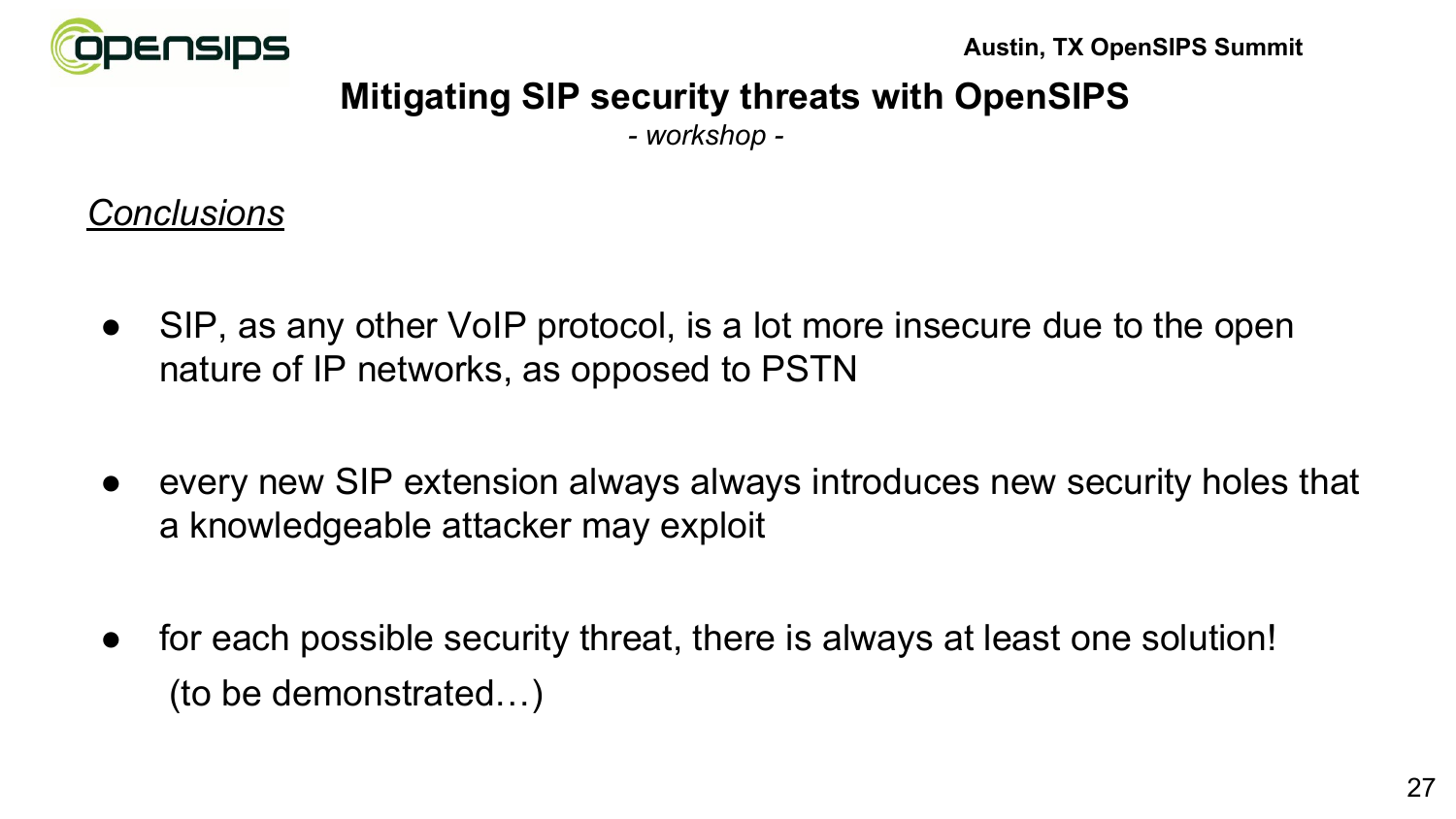

# **Asynchronous operations with OpenSIPS 2.1**

*- workshop -*

#### *Resources*

- latest OpenSIPS manual
	- opensips.org/Documentation/Manual-2-2
- RFC 2617
	- ietf.org/rfc/rfc2617.txt